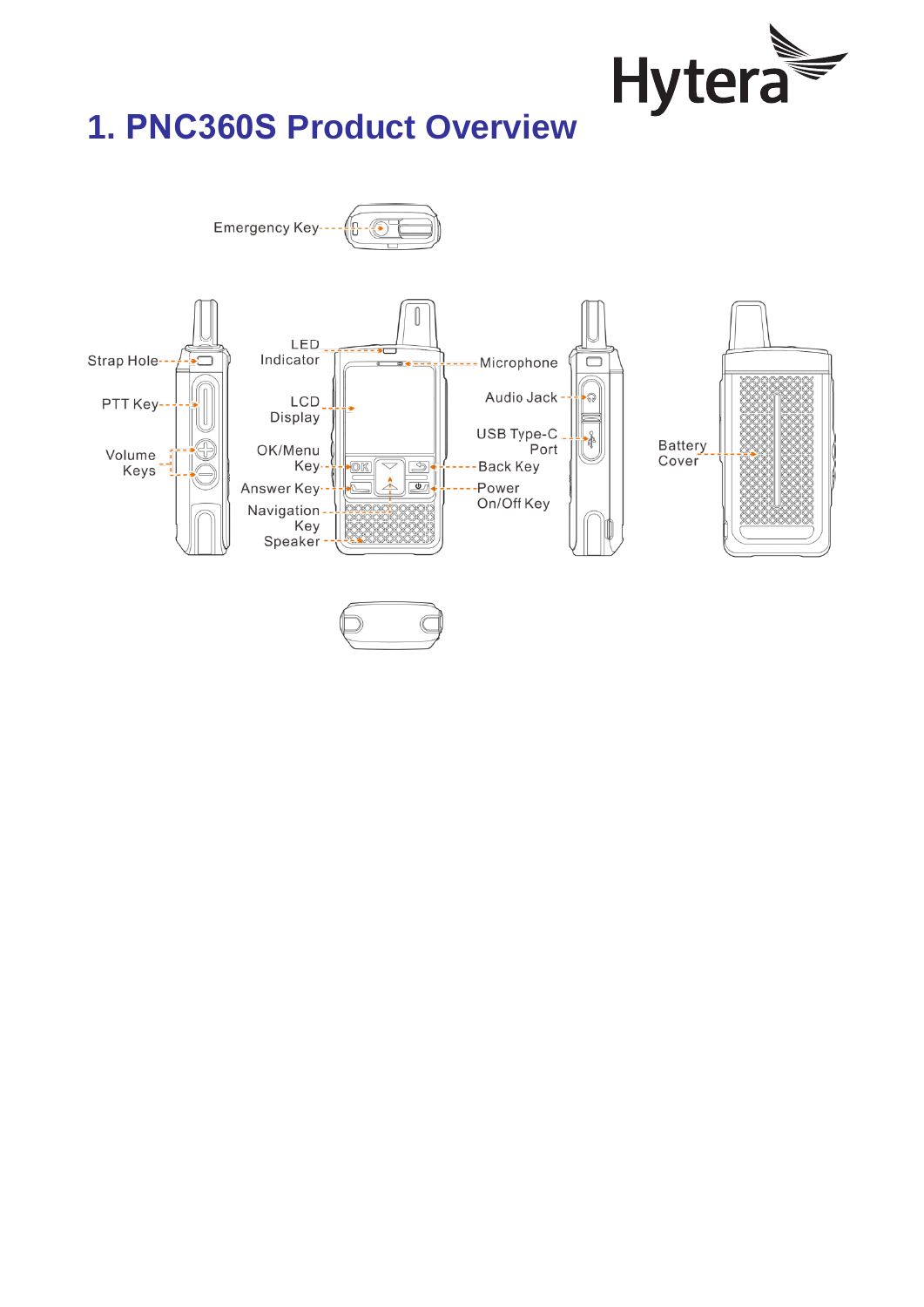# **2. Before Use**

### **2.1 Installing the Nano SIM Card**

1. Remove the battery cover with a proper tool.



# **ZNOTE**

- The battery cover is tightly fastened to ensure optimum waterproof performance. Therefore, you need
	- to remove the battery cover with a proper tool.
- $\bullet$  Do not remove the battery cover by force.
- 2. Open the SIM card slot cover.
- 3. Install the SIM card.
- 4. Put the card slot cover back in place.

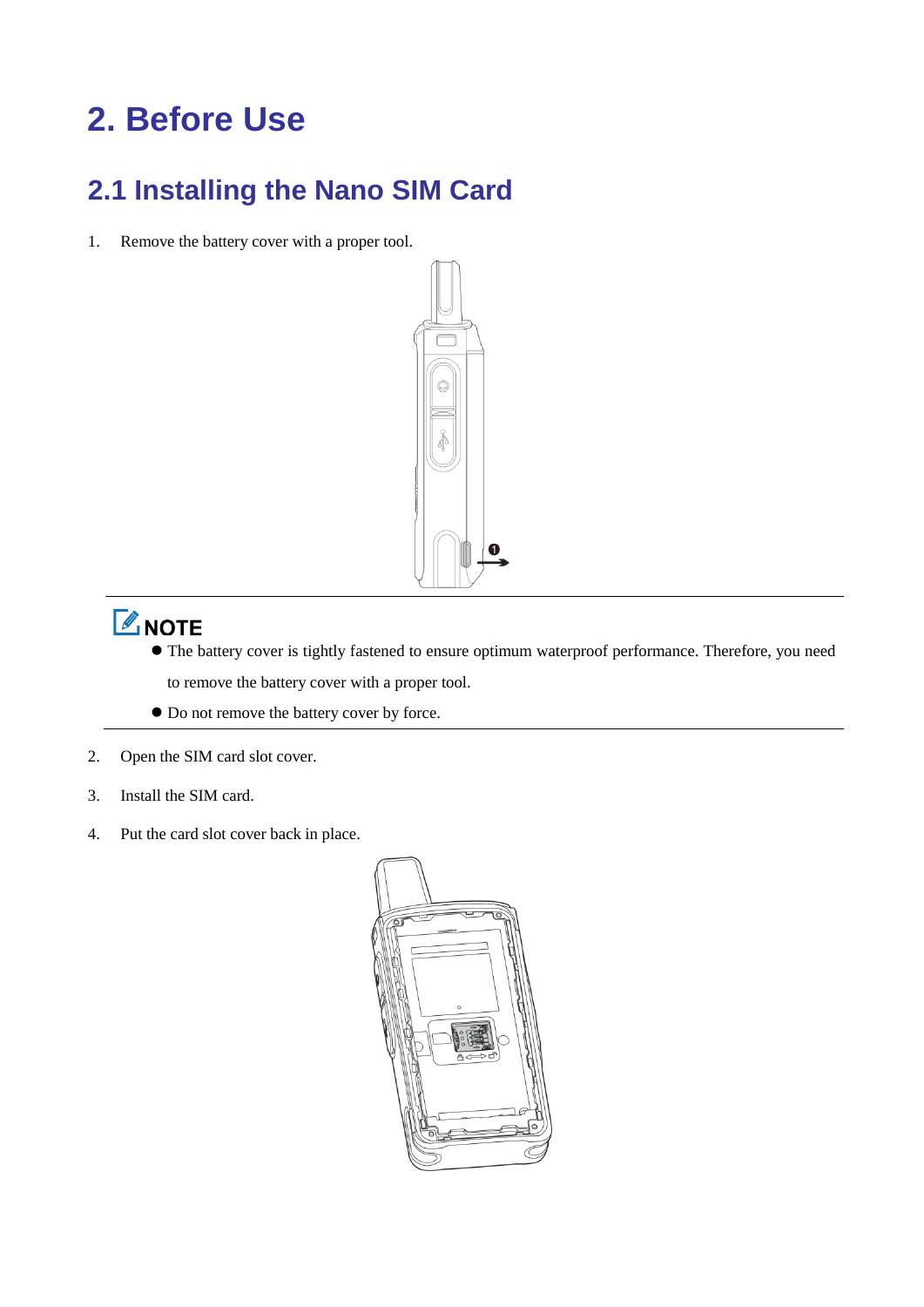## **2.2 Attaching the Battery**

#### $\Lambda$  CAUTION

- Use the approved battery to avoid the risk of explosion.
- Dispose of the used battery according to "Precautions for Disposal" in the *Safety Information Booklet*.

Attach the battery as shown below, and then attach the battery cover back.



### **2.3 Attaching the Belt Clip**



#### **2.4 Attaching the Audio Accessory**

Open the audio jack cover, and then insert the audio accessory into the jack.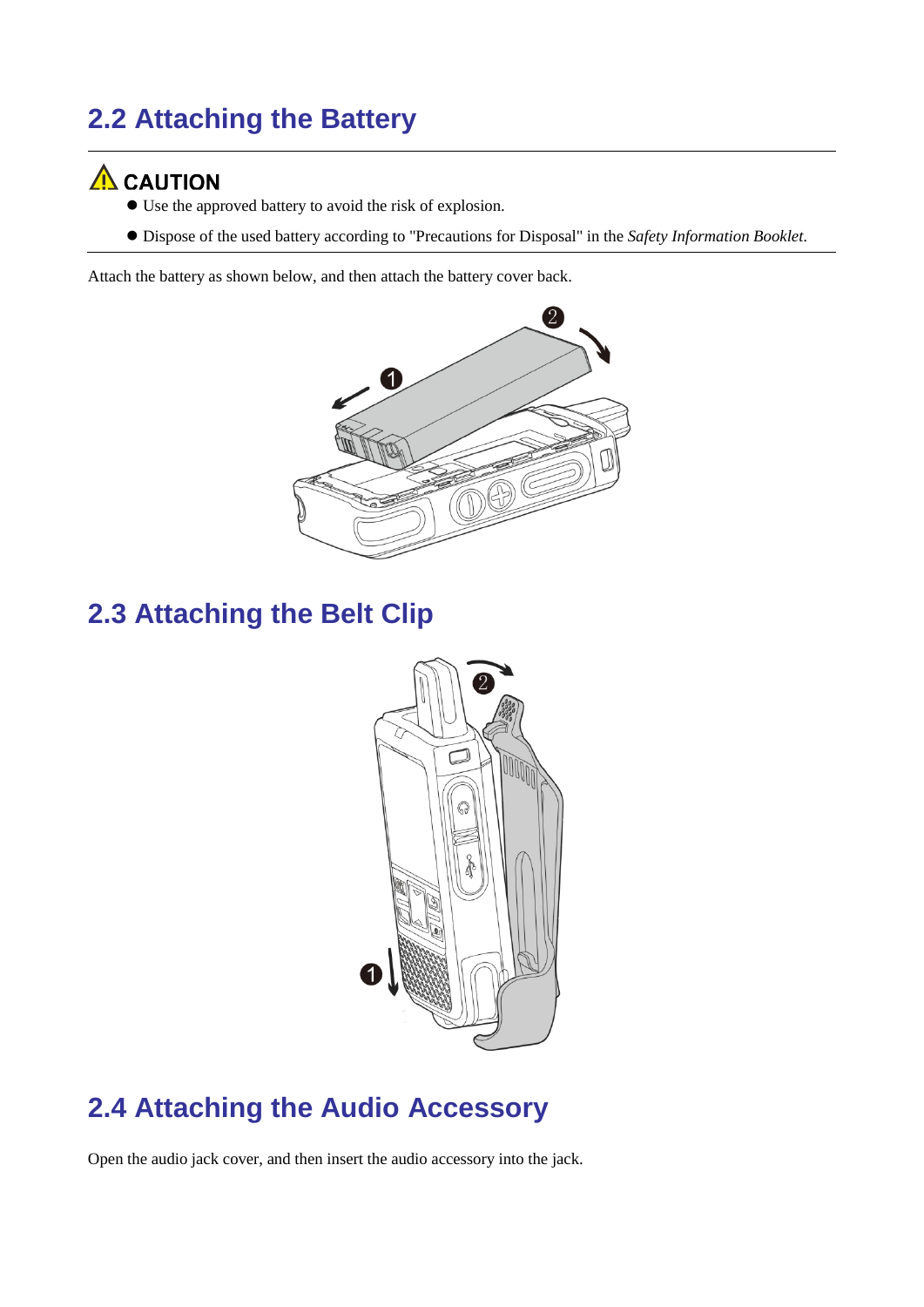

## **ZNOTE**

To ensure optimum waterproof and dustproof performance, close the audio jack cover after disconnecting

the audio accessory.

## **2.5 Charging the Battery**

### $\Lambda$  CAUTION

- Use the approved charger to charge the battery.
- Read the *Safety Information Booklet* before charging.
- The remaining lithium-ion battery power is limited to 30% pursuant to the new lithium battery shipment regulation approved by the International Air Transport Association (IATA).

Before initial use, charge the battery.

To charge the battery, connect the product to a power adapter, power bank, or computer with the USB cable.

To determine the charging status, check the battery icon shown on the LCD display.

## **ZNOTE**

To ensure optimum waterproof and dustproof performance, close the USB Type-C port cover after charging the product.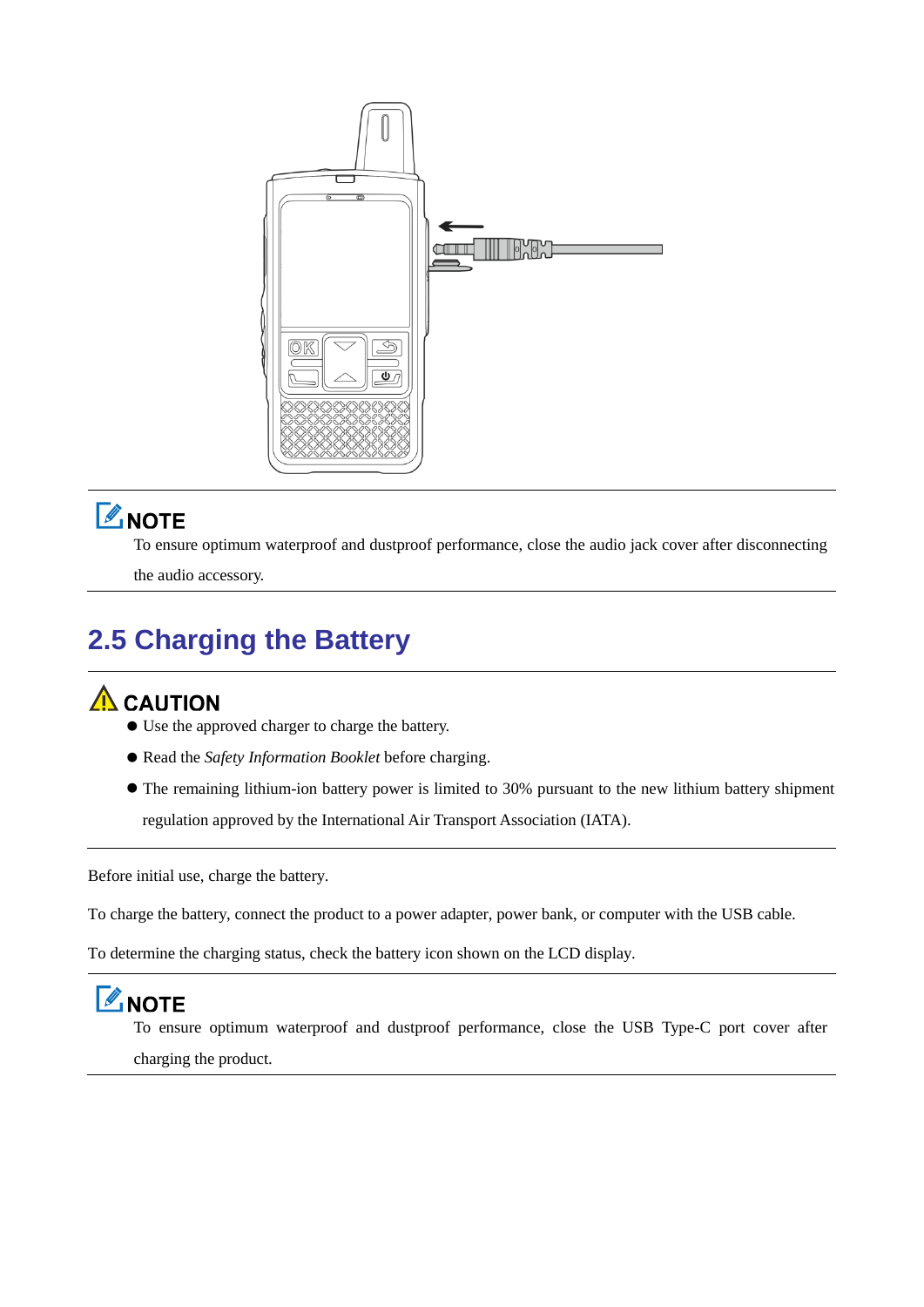# **3. Basic Operations**

#### **3.1 Turning on/off the Product**

To turn on the product, long press  $\Box$  for two seconds. To turn off the product, long press  $\Box$  for two seconds, and then select **Power off**.

### **3.2 Adjusting the Volume**

To increase the volume, press the **Volume +** key.

To decrease the volume, press the **Volume –** key.

#### **3.3 Locking/Unlocking the Screen**

1. To lock the screen, go to **Settings** > **Screen locked** to enable the feature.

If the product is not operated for a specific duration, the screen will be automatically locked.

2. To unlock the screen, press  $\overline{\mathsf{OK}}$  and  $\overline{\mathsf{L}}$ .

#### **3.4 Connecting to the Network**

To connect to the cellular network, install the Nano SIM card and activate the cellular data service.

### **3.5 Checking the Device Information**

To check the information such as model, serial number, and version, go to **Settings** > **About phone**.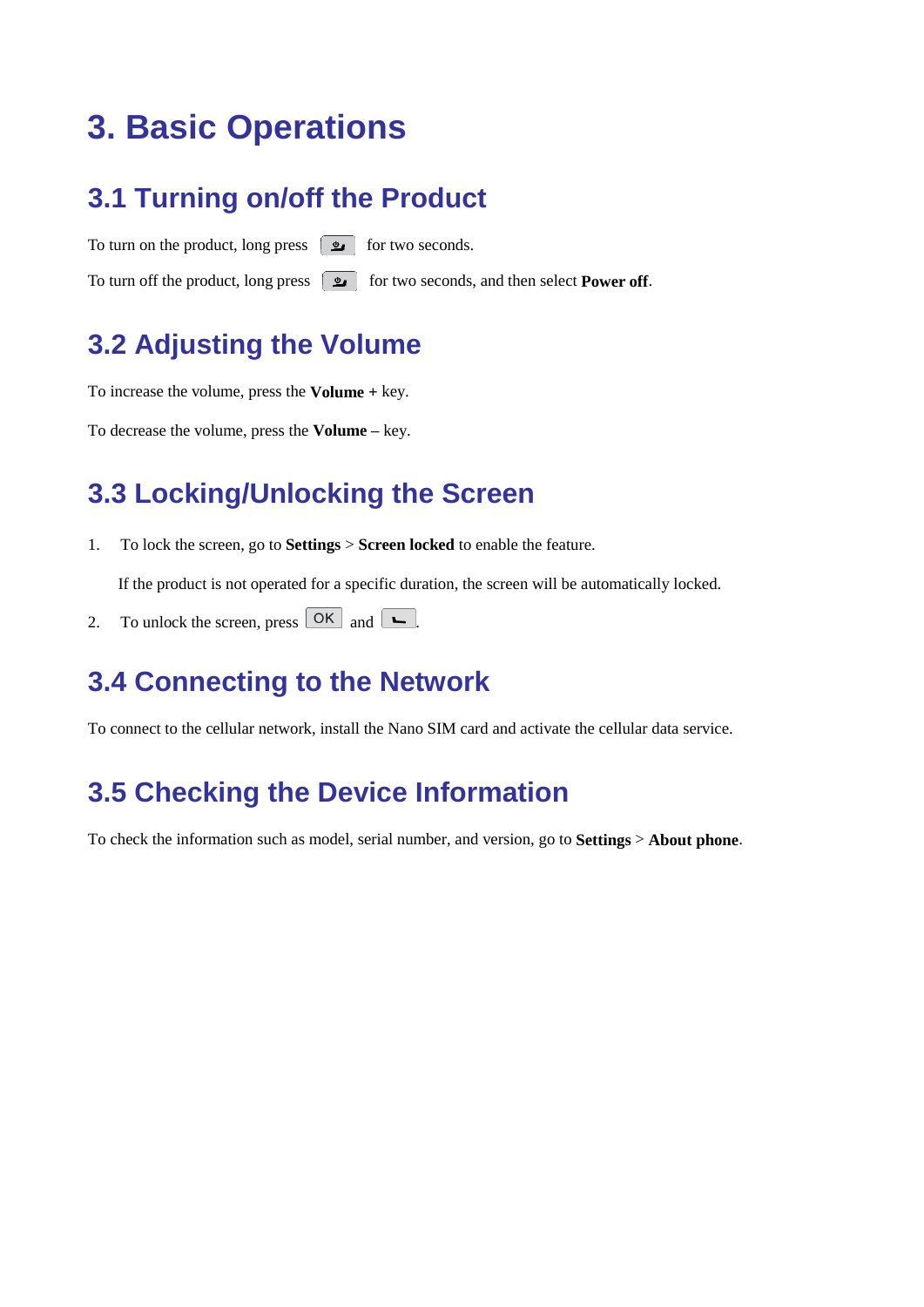# **4. PoC Services**

You can use Push-to-Talk over Cellular (PoC) services such as one-to-one or one-to-many voice call over the public network.

- To initiate a call, do as follows.
	- a. Select a contact.
	- b. Press and hold the **PTT** key, and then speak.
	- c. Release the **PTT** key.
- You can receive a call without any operation.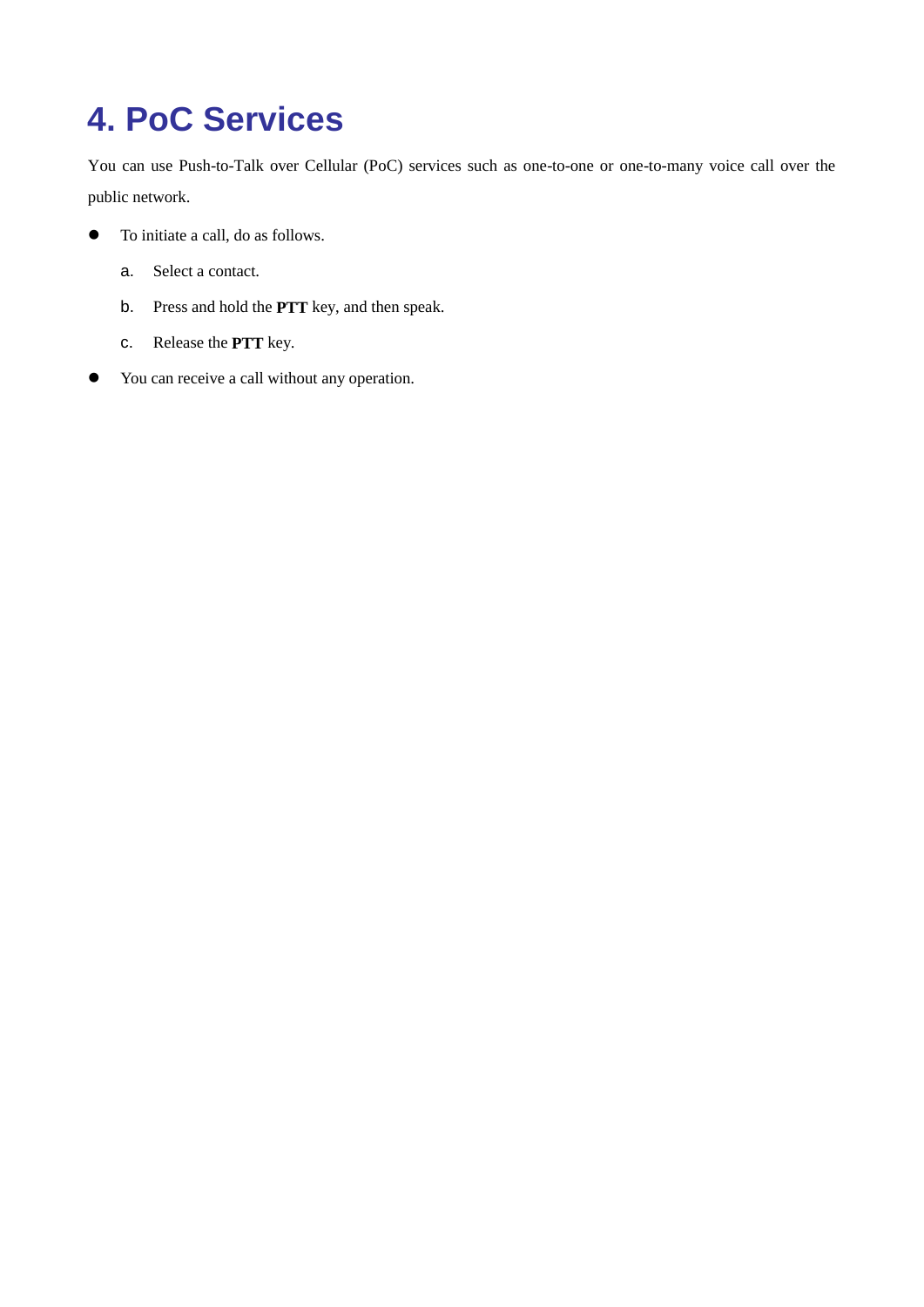# **5. Specifications**

| <b>Specifications</b>           |                                                                                                                                                                                             |
|---------------------------------|---------------------------------------------------------------------------------------------------------------------------------------------------------------------------------------------|
| Model                           | <b>PNC360S</b>                                                                                                                                                                              |
| <b>Frequency Range</b>          | FDD-LTE: B1/B3/B7/B8/B20/B28<br>TDD-LTE: B38/B40<br>WCDMA: B1/B3/B8<br>GSM: 900/1800<br><b>BT: BT4.2</b><br>$\bullet$<br>WIFI: 2.4GHz, 802.11b/g/n20/n40<br>GPS: GPS/Galileo/GLONASS/BeiDou |
| <b>Tx Power</b>                 | GSM900: 32.5dBm<br>DCS1800: 29.5dBm<br>WCDMA B1/B3/B8: 24dBm<br>FDD-LTE (B1/B3/B7/B8/B20/B28): 24dBm<br>TDD-LTE (B38/B40): 24dBm<br>BT: 3dBm<br>WIFI: 17dBm                                 |
| Operational<br>Temperature      | -20 $\mathbb{C}$ to +60 $\mathbb{C}$                                                                                                                                                        |
| Battery Charging<br>Temperature | $10 \text{ C}$ to +45 $\text{C}$                                                                                                                                                            |
| Software Version                | V1.0.01.000.02                                                                                                                                                                              |
| <b>Hardware Version</b>         | V1.00                                                                                                                                                                                       |
| Accessories                     | Adaptor, Belt Clip, Battery                                                                                                                                                                 |
| Trademark                       | Hytera                                                                                                                                                                                      |
| <b>Adapter Model</b>            | S010WV0500200                                                                                                                                                                               |
| <b>Adapter Input</b>            | 100-240V~50/60Hz<br>0.4A                                                                                                                                                                    |
| <b>Adapter Output</b>           | 5.0V/2.0A                                                                                                                                                                                   |
| <b>Battery Caution</b>          | <b>CAUTION</b><br>Risk of explosion if the battery is replaced by an incorrect type                                                                                                         |